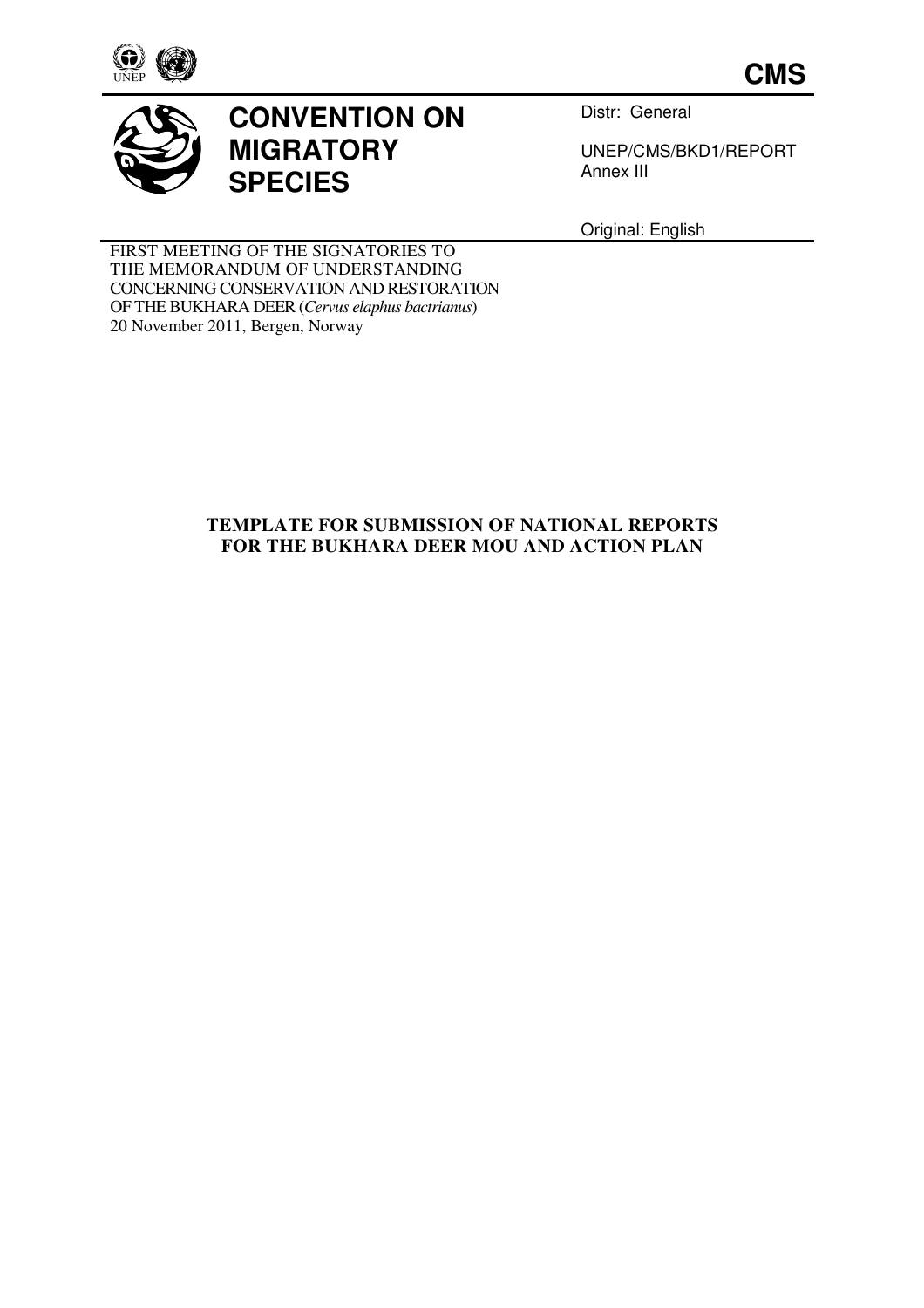#### **TEMPLATE FOR SUBMISSION OF NATIONAL REPORTS FOR THE BUKHARA DEER MOU AND ACTION PLAN**

This reporting format is designed to monitor implementation of the Memorandum of Understanding and Action Plan concerning Conservation and Restoration of the Bukhara Deer (*Cervus elaphus bactrianus*). Reports on implementation will support exchange of information throughout the range and assist the identification of necessary future actions by the Signatories. The format has been designed to support the needs of the Range States, the MoU and CMS.

## **1. GENERAL INFORMATION**

| 1.1. | <b>Range State name:</b>                                                                                |
|------|---------------------------------------------------------------------------------------------------------|
| 1.2. | Designated Focal Point with responsibility to co-ordinate MoU implementation (full contact<br>details): |
| 1.3. | dd/mm/yyyy<br>Date submitted:                                                                           |
| 1.4. | Period covered by the report: From dd/mm/yyyy to dd/mm/yyyy                                             |
| 1.5. | List of other agencies or NGOs that have provided input to this report:                                 |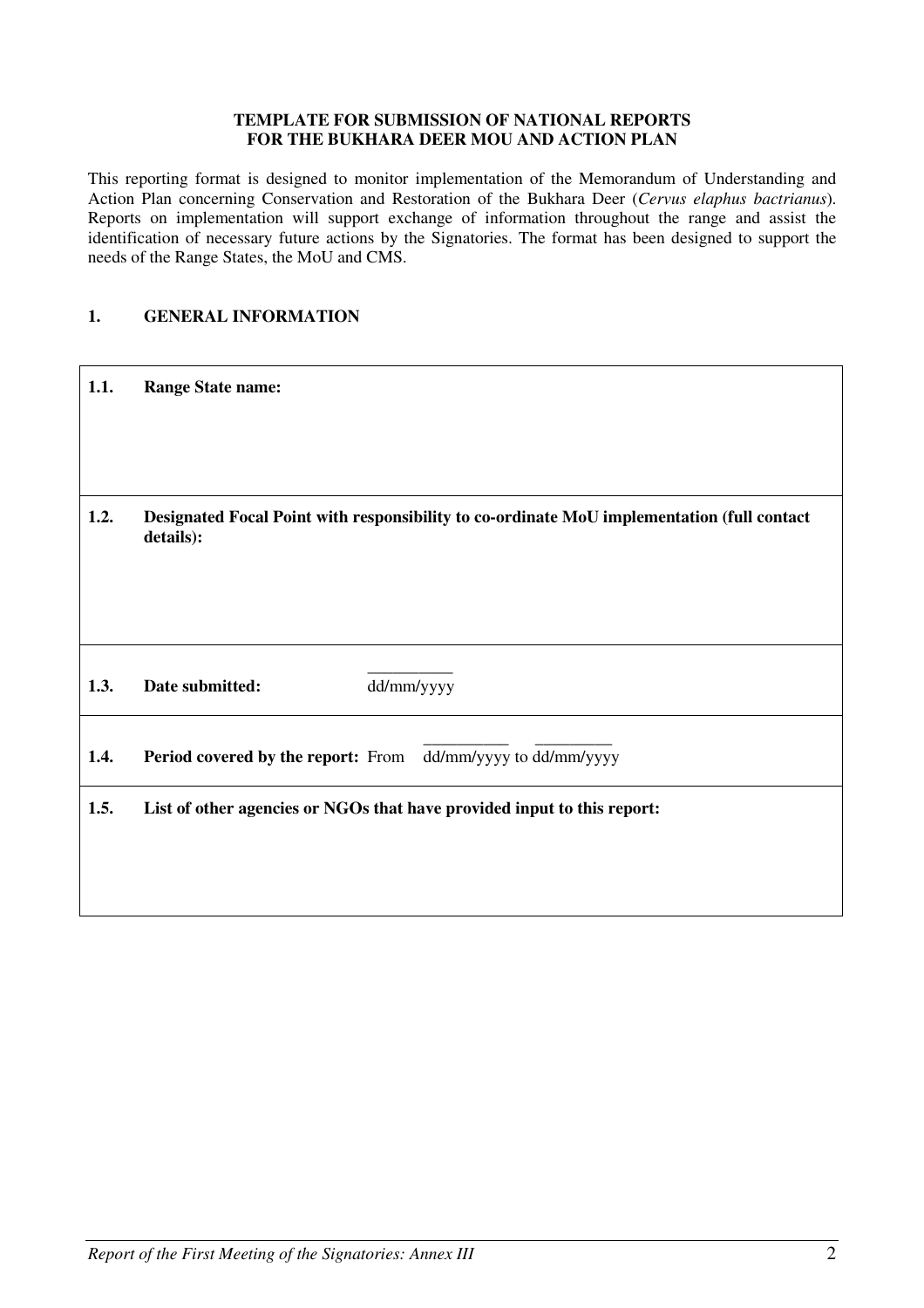| 2.    | <b>CMS MoU</b>                                                                                         |                                   |
|-------|--------------------------------------------------------------------------------------------------------|-----------------------------------|
| 2.1.  | Has the MoU been signed?                                                                               | N/A<br>Yes<br>$\blacksquare$ No   |
| 2.2.  | Date signed:                                                                                           | dd/mm/yyyy                        |
| 2.3.  | If the MoU has not been signed, what is the target date for signing?                                   |                                   |
| 3.    | <b>BUKHARA DEER POPULATIONS</b>                                                                        |                                   |
| 3.1.  | Is Bukhara deer present all year or seasonally?                                                        | All year<br>Seasonal              |
| 3.2.  | If seasonal, list the months of occurrence                                                             | $[e.g., 3-10, 11-2]$              |
| 3.3.  | Current total population estimate.                                                                     |                                   |
| 3.4.  | Overall population trend<br>Up<br>Down                                                                 | $\Box$ Stable<br>Mixed<br>Unknown |
| 3.5.  | List main subpopulations (if applicable) with estimated size and trend.                                |                                   |
| 3.6.  | Is there a national recording system/database for Bukhara deer?                                        | $\Box$ Yes<br>$\Box$ No           |
| 3.7.  | Name of agency/agencies maintaining records/database.                                                  |                                   |
| 3.8.  | At what intervals is the population monitored? $\Box$ Annually $\Box$ Seasonally $\Box$ Ad hoc         | $\Box$ N/A                        |
| 3.9.  | What proportion of the population is monitored?<br>$\Box$ >75% $\Box$ 50-75% $\Box$ 10-49% $\Box$ <10% | $\Box$ None $\Box$ N/A            |
| 3.10. | List agency/agencies carrying out monitoring.                                                          |                                   |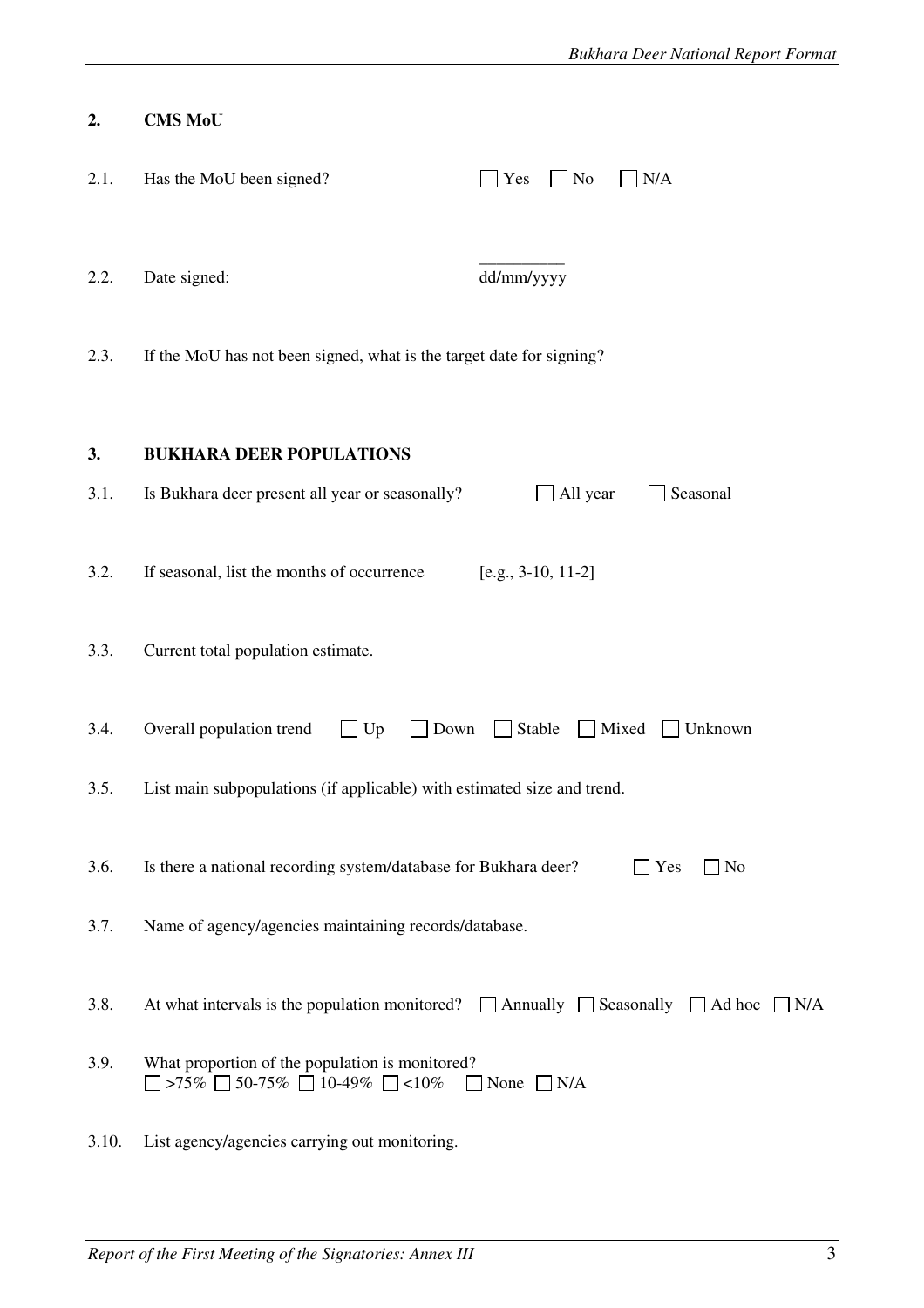| 3.11. | Methods used to carry out monitoring.                                                  |     | $\Box$ Aerial | Ground<br>$\mathbf{1}$ | Vehicle<br>$\mathbf{1}$ | Mixed |
|-------|----------------------------------------------------------------------------------------|-----|---------------|------------------------|-------------------------|-------|
| 3.12. | If mixed, please give details by subpopulation/area.                                   |     |               |                        |                         |       |
| 3.13. | Date of most recent monitoring effort:                                                 |     |               | dd/mm/yyyy             |                         |       |
| 3.14. | Does monitoring cover:                                                                 |     |               |                        |                         |       |
|       | population size?                                                                       | Yes | ] No          |                        |                         |       |
|       | sex/age structure?                                                                     | Yes | $\Box$ No     |                        |                         |       |
|       | reproductive rate?                                                                     | Yes | $\Box$ No     |                        |                         |       |
| 3.15. | What measures have been taken to standardise monitoring methodology with other states? |     |               |                        |                         |       |

3.16. What is the status of Bukhara deer in the national Red Data Book/Red List?

# **4. HABITAT**

- 4.1. What proportion of Bukhara deer habitat has been lost […..%] or degraded? […..%]
- 4.2. What efforts have been made to restore degraded habitat and to what extent have these been successful?
- 4.3. Is Bukhara deer habitat intact or fragmented?  $\Box$  Intact  $\Box$  Moderately Fragmented  $\Box$  Severely fragmented
- 4.4. List any significant physical barriers on Bukhara deer migration routes: (e.g. pipelines, roads, railways, canals).
- 4.5. Is the impact of proposed developments in Bukhara deer range assessed?  $\Box$  Yes  $\Box$  No
- 4.6. How is this enforced?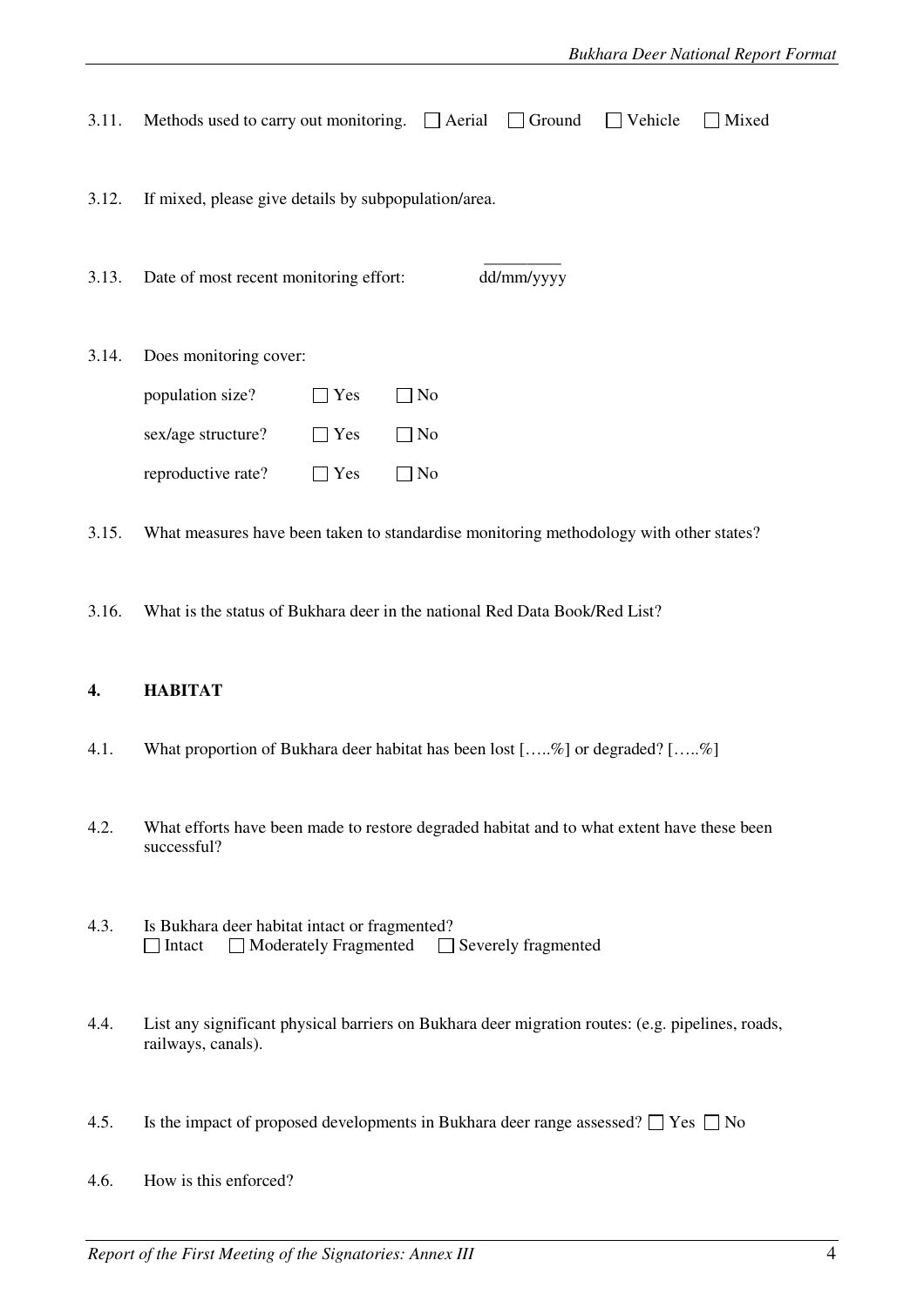- 4.7. What percentage of Bukhara deer range is covered by protected areas? [.....%]
- 4.8. List all protected areas in Bukhara deer range, together with IUCN management category, area (hectares), seasons/months when Bukhara deer are present, estimated number of Bukhara deer present, and whether these include rutting/calving areas.

| <b>Name</b> | Size (ha) | <b>IUCN</b><br>category | <b>Months</b><br><b>Bukhara</b><br>deer<br>present | <b>Estimated</b><br>numbers | <b>Rutting</b> | Calving |
|-------------|-----------|-------------------------|----------------------------------------------------|-----------------------------|----------------|---------|
|             |           |                         |                                                    |                             |                |         |
|             |           |                         |                                                    |                             |                |         |
|             |           |                         |                                                    |                             |                |         |
|             |           |                         |                                                    |                             |                |         |
|             |           |                         |                                                    |                             |                |         |
|             |           |                         |                                                    |                             |                |         |
|             |           |                         |                                                    |                             |                |         |

4.9. List any other protected areas that have been proposed or identified?

| <b>Name</b> | Size (ha) | <b>IUCN</b><br>category | <b>Months</b><br><b>Bukhara</b><br>deer<br>present | <b>Estimated</b><br>numbers | <b>Rutting</b> | <b>Calving</b> |
|-------------|-----------|-------------------------|----------------------------------------------------|-----------------------------|----------------|----------------|
|             |           |                         |                                                    |                             |                |                |
|             |           |                         |                                                    |                             |                |                |
|             |           |                         |                                                    |                             |                |                |
|             |           |                         |                                                    |                             |                |                |
|             |           |                         |                                                    |                             |                |                |
|             |           |                         |                                                    |                             |                |                |
|             |           |                         |                                                    |                             |                |                |

4.10. List key areas of Bukhara deer range lacking any protected areas.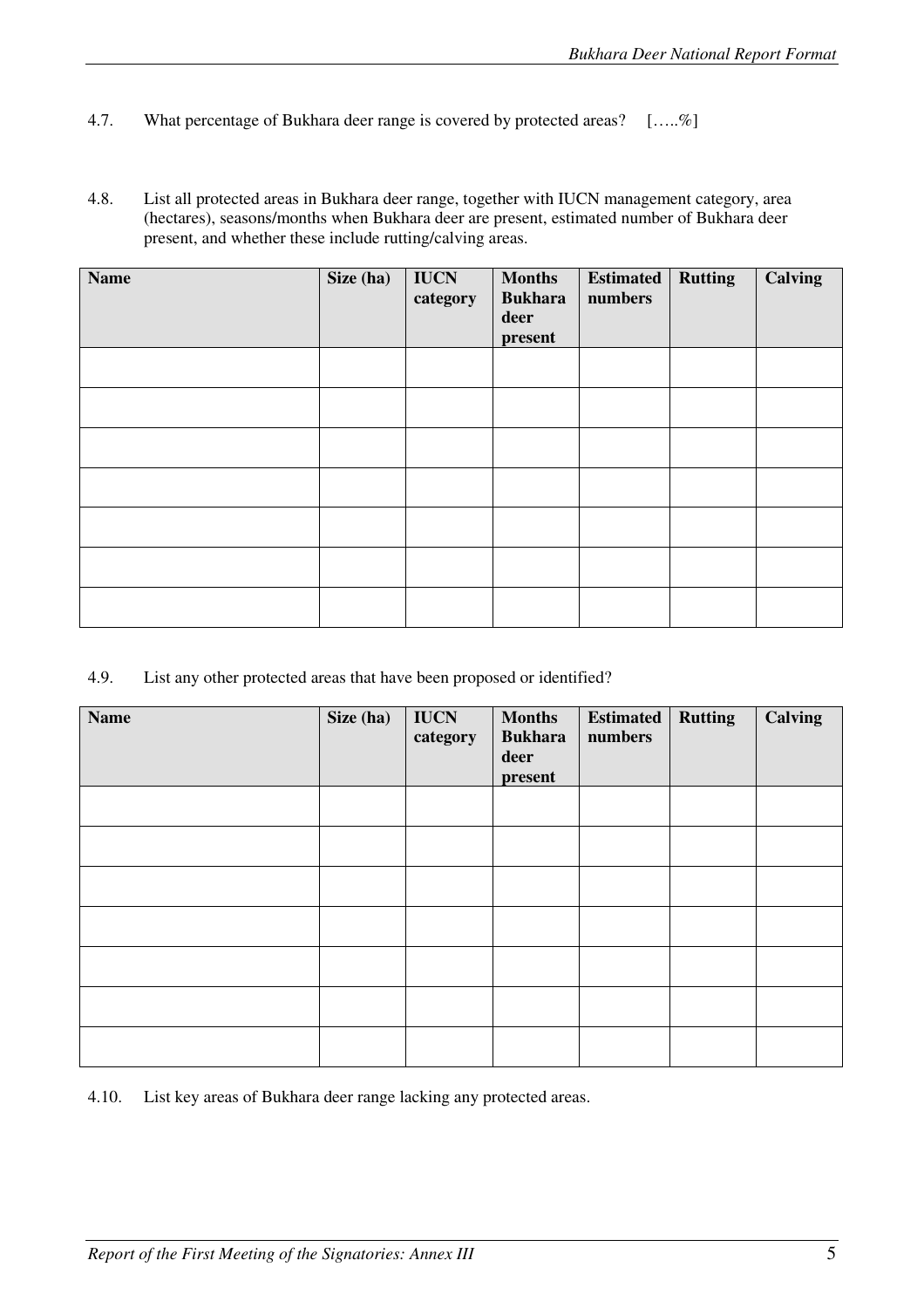## **5. POPULATIONS SHARED BETWEEN RANGE STATES**

- 5.1 What transboundary initiatives have been taken for Bukhara deer populations shared with neighbouring States or that migrate to other Range States?
- 5.2 List any transboundary protected areas.
- 5.3 List any transboundary protected areas that are planned.

#### **6. LAWS, INSTUTUTIONS & TRADE**

- 6.1. List agencies active in Bukhara deer conservation and management and their functions related to Bukhara deer.
	- a. Government agencies
	- b. Non-governmental organizations
- 6.2. Has a national strategy or action plan for Bukhara deer been developed?  $\Box$  Yes  $\Box$  No [Details]
- 6.3. What is the legal status of Bukhara deer?
- 6.4. Provide details and references of relevant legislation.
- 6.5. How does current legislation regulate
	- − hunting of Bukhara deer?
	- − keeping and breeding of Bukhara deer?
	- − possession of Bukhara deer parts and derivatives?
	- − domestic trade in Bukhara deer parts and derivatives?
	- − import and (re-) export of Bukhara deer parts and derivatives, and live animals?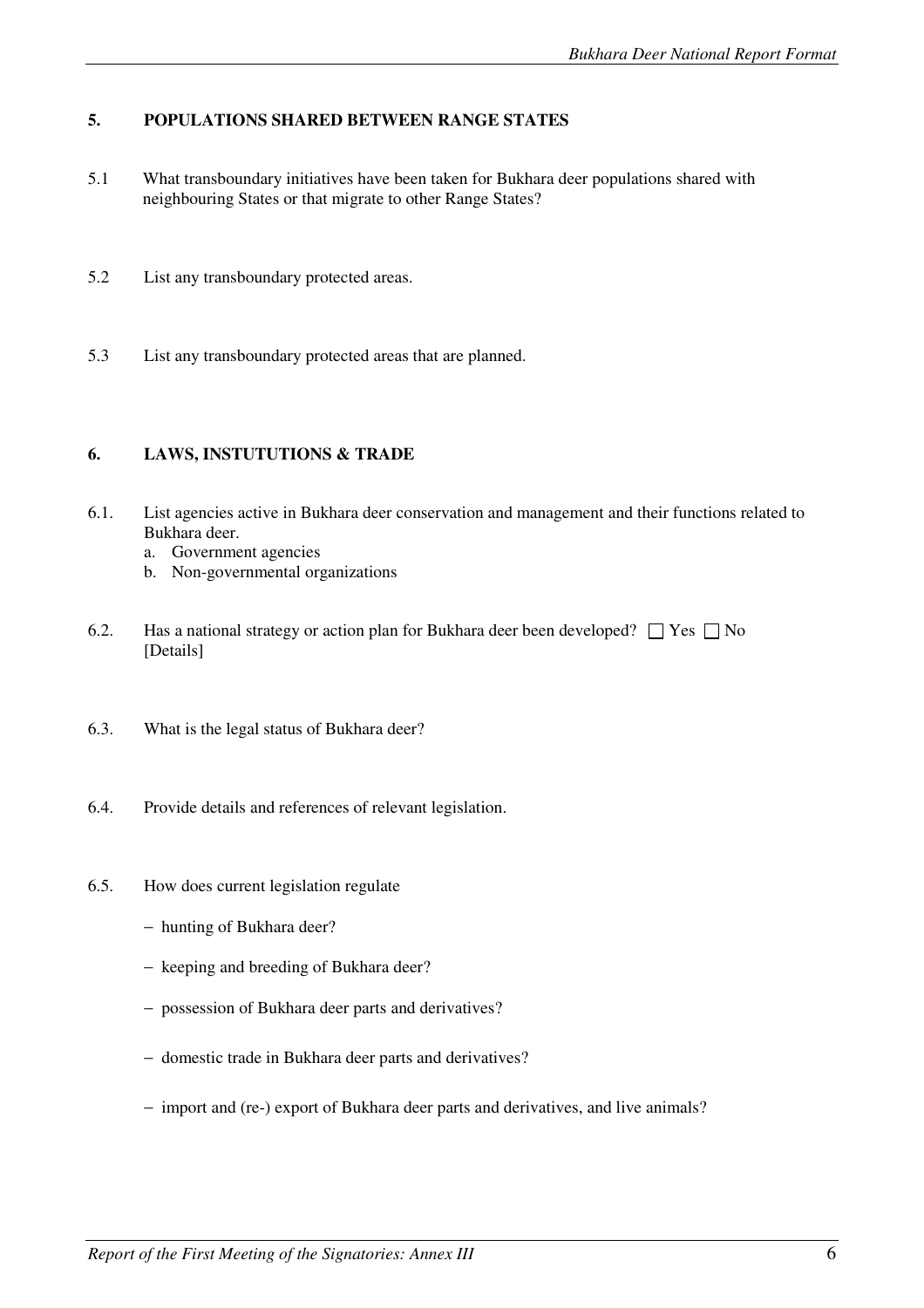- 6.6. Which agencies or departments are in charge of enforcing the legislation? [Indicate those charged with *in situ* protection, e.g. anti-poaching or surveillance of protected areas, and those charged with controlling legal and illegal trade in Bukhara deer.]
- 6.7. What penalties are applicable for infringements of the legislation?
- 6.8. Have customs and other law enforcement officers been made aware of legislation concerning Bukhara deer?
- 6.9. Provide details of activities undertaken since 2004 to protect Bukhara deer *in situ*, including: patrolling and surveying efforts; anti-poaching actions; prosecutions for poaching, etc.
- 6.10. What proportion of Bukhara deer range is covered by ranger or police patrols? […..%]
- 6.11. Are these patrols effective in protecting Bukhara deer?
- 6.12. What resources (personnel, material, financial) are required to ensure effectiveness of the patrols?

| 6.13. Do patrols cover birthing and rutting areas? | $\Box$ Yes $\Box$ No $\Box$ Partially $\Box$ N/A |  |
|----------------------------------------------------|--------------------------------------------------|--|
| [Details]                                          |                                                  |  |

- 6.14. Do rangers inside and outside protected areas have the power of arrest?  $\Box$  Yes  $\Box$  No [Details]
- 6.15. Why is Bukhara deer being poached? Has illegal killing of Bukhara deer increased/decreased/stabilized over the last three years?
- 6.16. What is the estimated proportion of illegal hunting for horns […..%]; for meat […..%]; or for both  $[\ldots, \mathcal{C}]$ ?
- 6.17. Provide details of the domestic legal/illegal market for Bukhara deer products in your country, indicating its size and nature, and whether it is growing, stable or declining.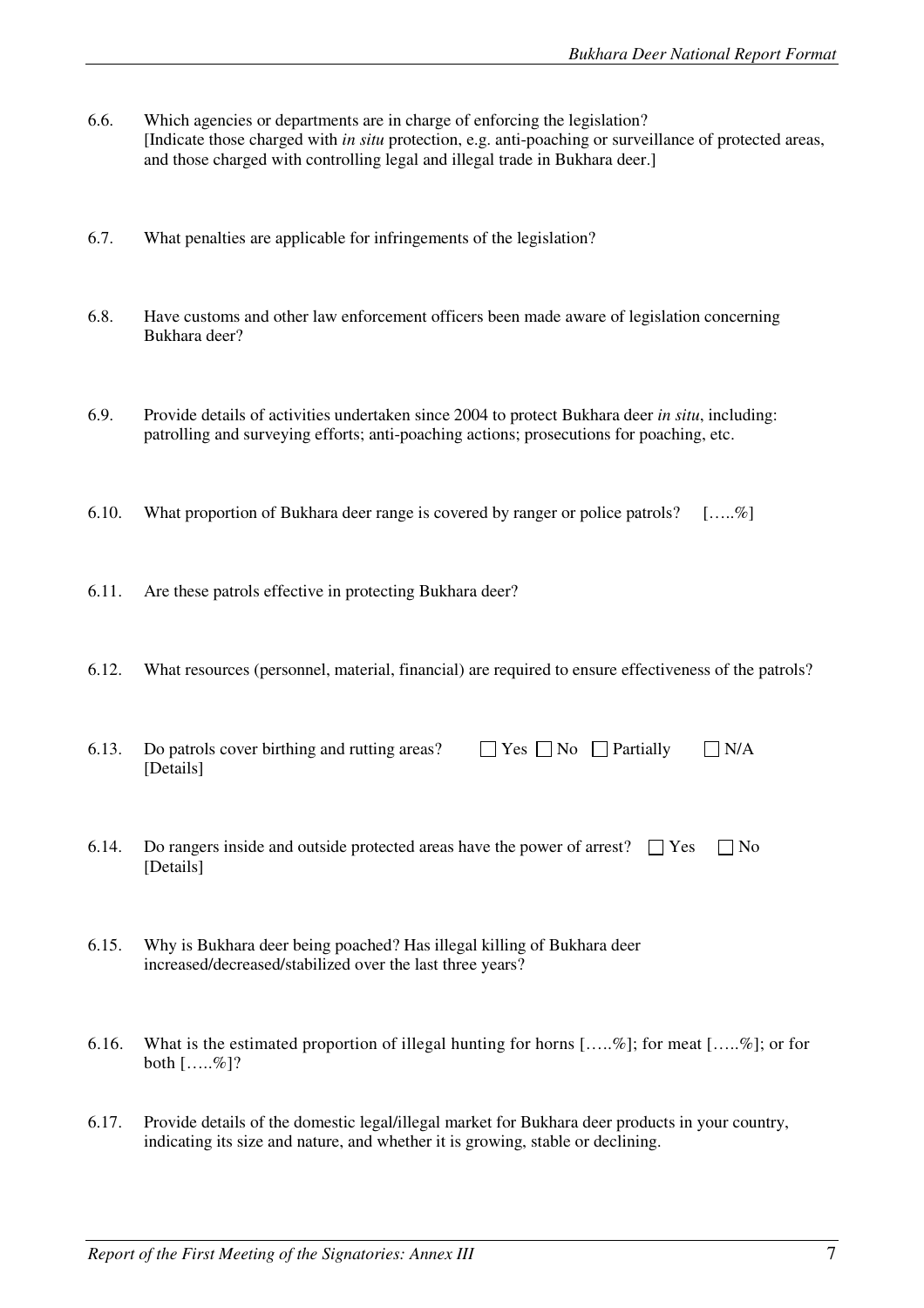- 6.18. Provide details of the legal and illegal international trade in Bukhara deer products from your country during the last five years.
- 6.19. Give details of any socio-economic surveys carried out concerning poaching of and illegal trade in Bukhara deer. [details, institution, date, results].
- 6.20. Describe initiatives undertaken to facilitate alternative livelihoods in communities within Bukhara deer range.

## **7. CAPTIVE BREEDING**

- 7.1. Does your country operate capture breeding facilities?  $\Box$  Yes  $\Box$  No  $\Box$  N/A
- 7.2. List existing captive breeding facilities [locality, name, managing agency].
- 7.3. How many Bukhara deer are held in total and at individual centres?

| 7.4. | Is reproduction successful?<br>N <sub>o</sub><br>Yes<br>[Details]                        |            |                   |     |
|------|------------------------------------------------------------------------------------------|------------|-------------------|-----|
| 7.5. | Give details of any co-operation with captive breeding facilities in other states?       |            |                   |     |
| 7.6. | Have any captive-bred animals been transferred to other range states?<br>[Details]       | $\Box$ Yes | $\blacksquare$ No |     |
| 7.7. | Have any captive bred animals been released into the wild?<br>[number/sex/date/locality] | <b>Yes</b> | $ $ No            |     |
| 7.8. | Are released animals subject to monitoring?<br>[Details]                                 | Yes        | $\vert$   No      | N/A |

7.9. Are any releases planned?  $\Box$  Yes  $\Box$  No [Details]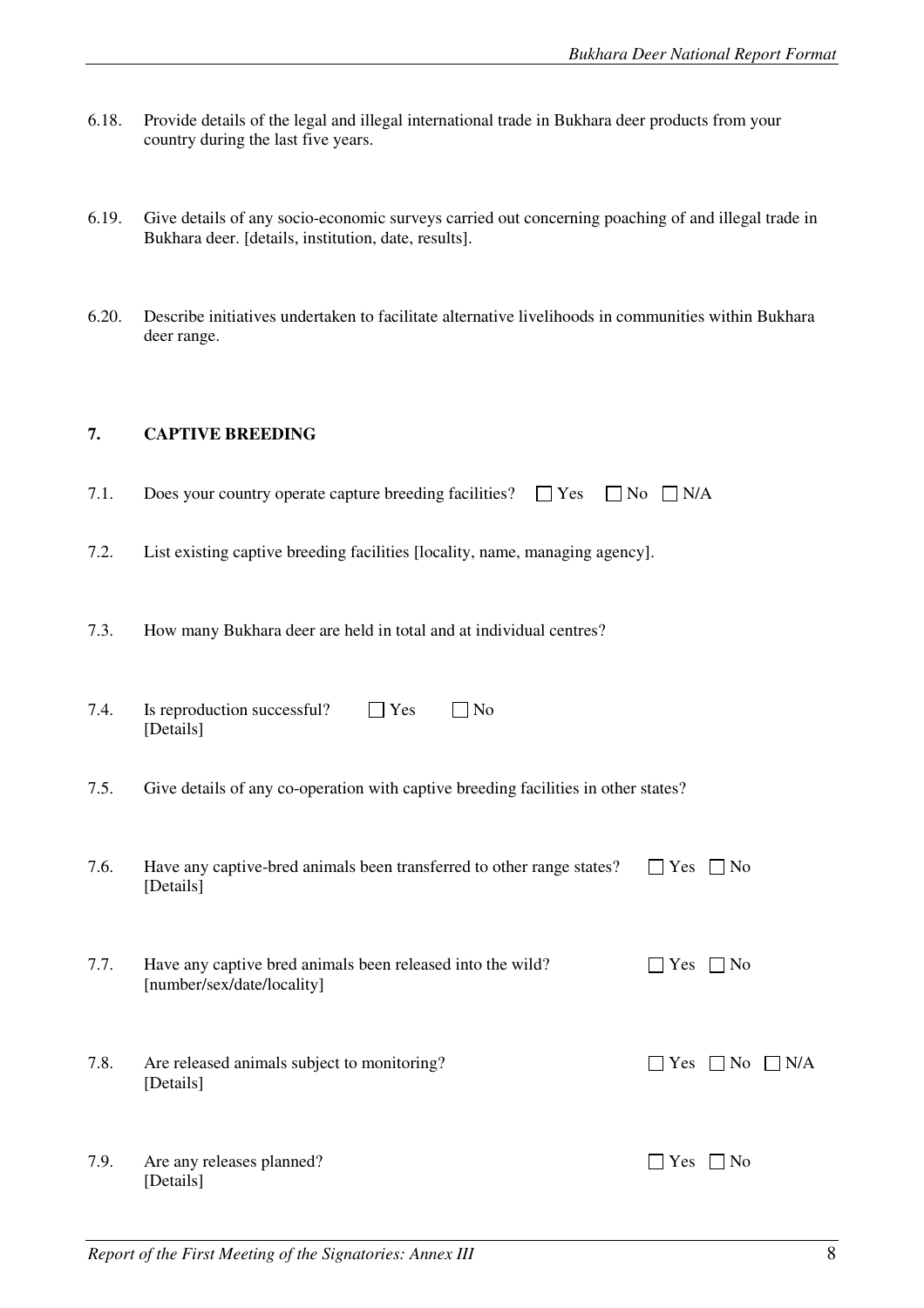7.10. Are any new captive breeding centres planned? [ [Details]

| . | ง∩ |
|---|----|
|---|----|

#### **8. EDUCATION AND AWARENESS**

- 8.1. Describe the public's awareness regarding Bukhara deer.
- 8.2. Describe educational and publicity materials and programmes that have been developed for:

Schools

General public

Press and Media

- 8.3. Is any information available on the Internet?  $\Box$  Yes  $\Box$  No [Details]
- 8.4. List any surveys carried out to assess changes in public attitudes to Bukhara deer.

#### **9. ECOLOGICAL STUDIES**

| 9.1. | Have any studies been carried out on habitat requirements?<br>[Details] | $\overline{N_0}$<br>l lYes            |
|------|-------------------------------------------------------------------------|---------------------------------------|
| 9.2. | Is the location of rutting and calving grounds known?<br>[Details]      | $\vert$ Yes<br>$\overline{N_{0}}$     |
| 9.3. | Are migration routes known?<br>[Details]                                | $\mathbf{1}$ $\mathbf{Yes}$<br>- I No |

9.4. Have any studies into dietary competition with domestic livestock been undertaken?  $\Box$  Yes  $\Box$  No [Details]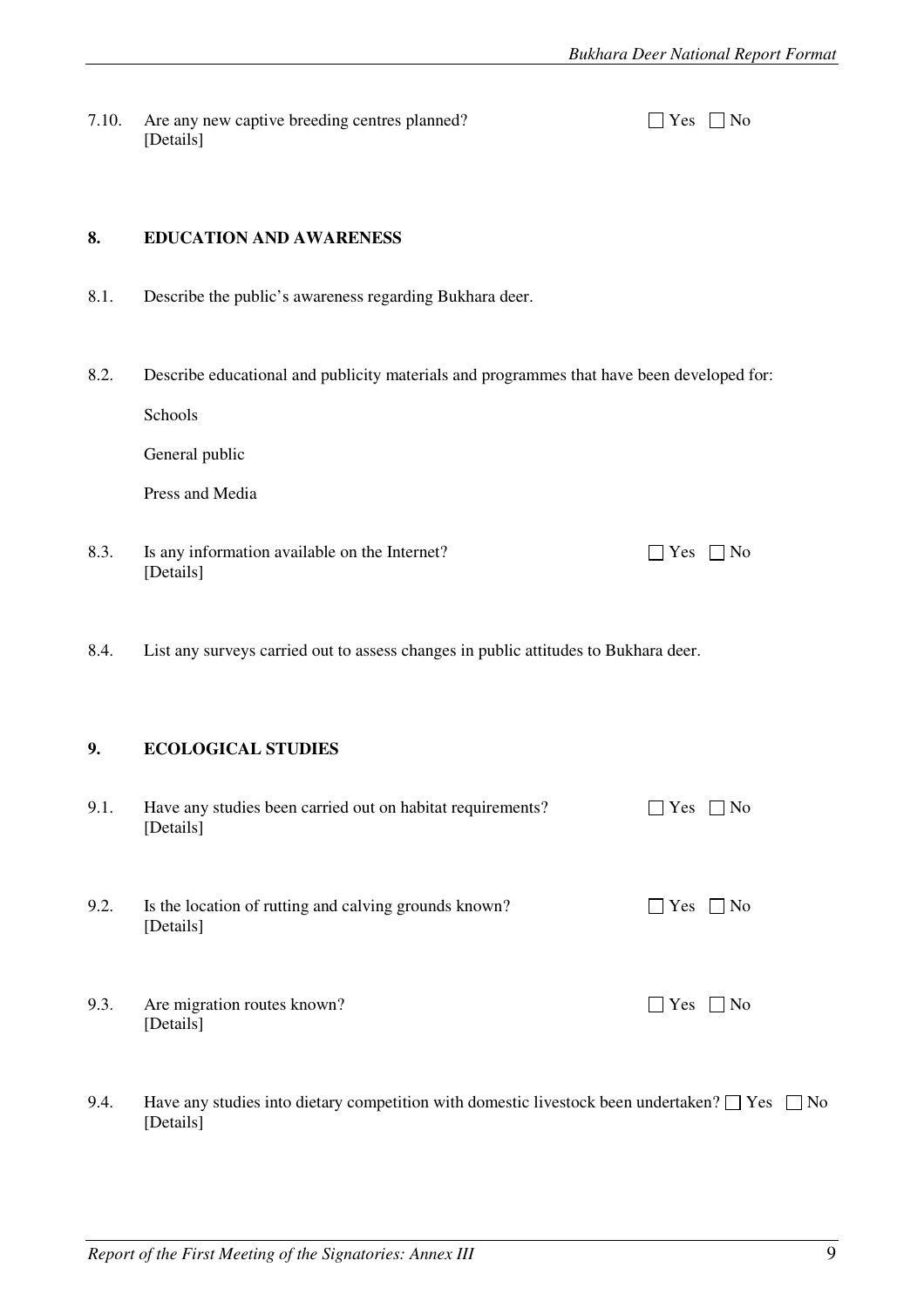| 9.5. | Has any research into disease and pathogens been carried out? | $\Box$ Yes $\Box$ No |  |
|------|---------------------------------------------------------------|----------------------|--|
|      | [Details]                                                     |                      |  |

- 9.6. List any recent and ongoing ecological studies, with details of reports or publications.  $\Box$  Yes  $\Box$  No [Details]
- 9.7. Are the causes of natural mortality understood?  $\Box$  Yes  $\Box$  No [Details]
- 

- 9.8. What are the main natural predators?
- 9.9. Are there any predator control programmes in the Bukhara deer's range?  $\Box$  Yes  $\Box$  No [Details]

#### **10. THREATS**

Rate the impact of the main threats to Bukhara deer in your country

|                           | <b>Nil</b> | Low | <b>Medium</b> | <b>High</b> | Very high | <b>Unknown</b> |
|---------------------------|------------|-----|---------------|-------------|-----------|----------------|
| Hunting for meat          |            |     |               |             |           |                |
| Hunting for horns/trade   |            |     |               |             |           |                |
| Habitat loss              |            |     |               |             |           |                |
| Livestock competition     |            |     |               |             |           |                |
| Disease                   |            |     |               |             |           |                |
| Climate                   |            |     |               |             |           |                |
| Climate                   |            |     |               |             |           |                |
| Predation                 |            |     |               |             |           |                |
| Fragmentation             |            |     |               |             |           |                |
| Demographic factors       |            |     |               |             |           |                |
| Barriers to migration     |            |     |               |             |           |                |
| Other<br>(Please specify) |            |     |               |             |           |                |
|                           |            |     |               |             |           |                |